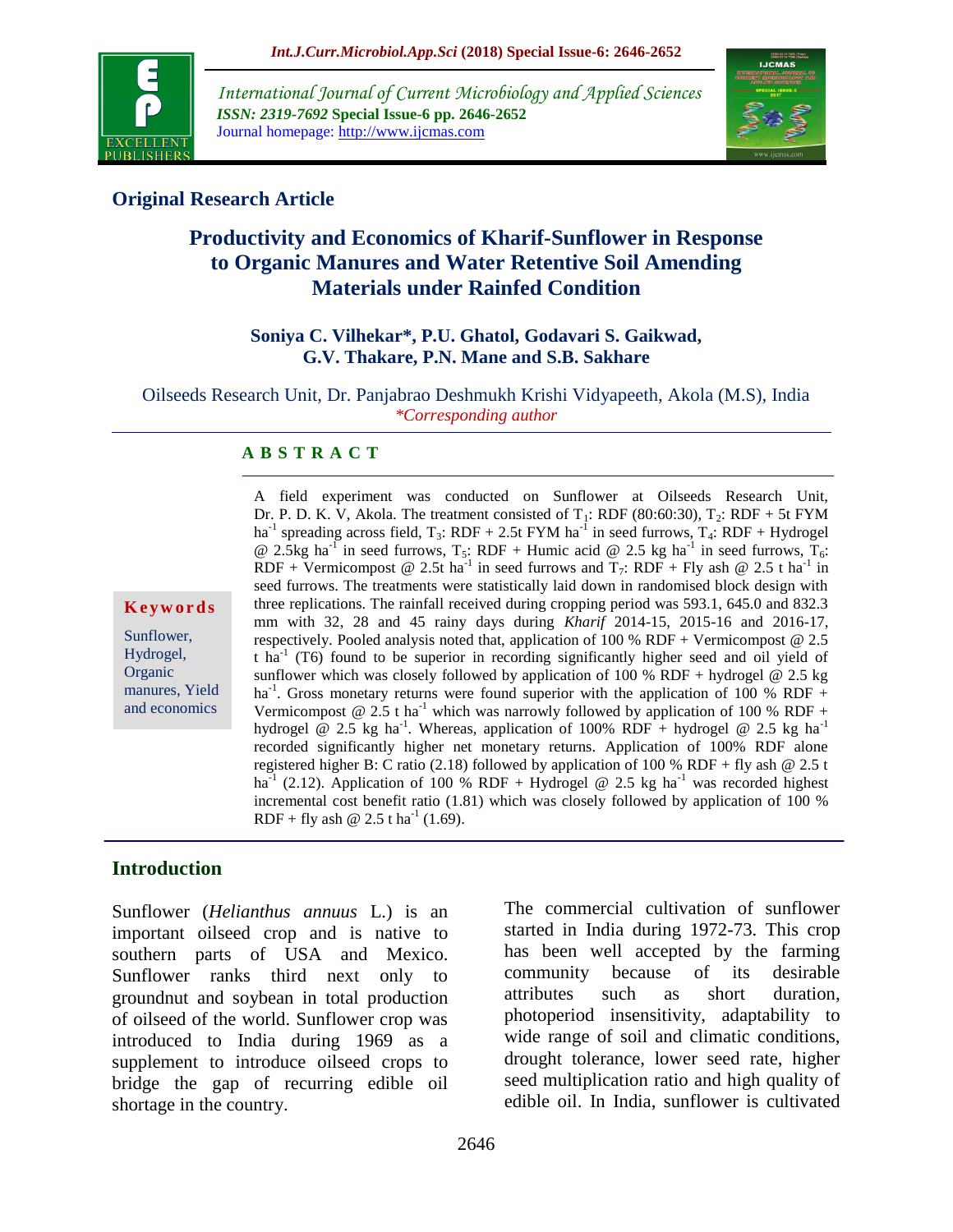over an area of about 5.2 million hectares with a production of 3.35 million tonnes and productivity of 643 kg per hectare (Anon., 2017).

The *Kharif* sunflower experiences erratic and undependable rainfall, moisture excess and deficit, within the same season. Sunflower is resistant to drought but requires continuous availability of soil moisture for optimal performance. Water is an important life saving natural resource for the crop. It profoundly influences photosynthesis, respiration, absorption, translocation and utilization of mineral nutrients and cell division. Due to limited availability of irrigation water in India, it is important to increase irrigation efficiency and water productivity of crop and to exploit the existing water potential by reducing the losses of water and also ensuring better living condition for crop growth. The use of organic manures, fly ash, humic acid and soil amending material like super absorbent polymer has a great potential to exploit the existing water in soil for agricultural crop by increasing their production.

In 2015, The Indian Agriculture Research Institute (IARI) reported the development of a novel hydrogel for agricultural use. It was intended to help farmers to cope with drought, making efficient use of water in arid and semi-arid regions of India. [Superabsorbent hydrogel polymers](https://en.wikipedia.org/wiki/Superabsorbent_polymer) can in principle influence soil permeability, density, structure, texture, evaporation and infiltration rates of water through soils. (L. O., Ekebafe *et.al.* 2011).

Organic manures and vermicompost besides supplying N, P, and K also make unavailable sources of elemental nitrogen, bound phosphates, micronutrients, and decomposed plant residues into an available form to facilitate the plants to absorb the

nutrients. Application of organic sources encouraged the growth and activity of mycorrhizae and other beneficial organisms in the soil and is also helpful in alleviating the increasing incidence or deficiency of secondary and micronutrients and is capable of sustaining high crop productivity, soil health and soil physical properties like water holding capacity. (Nambiar K.K.M. *et. al.* 1992)

Fly ash is produced as a result of coal combustion in thermal power station and discharged in ash ponds. Water Holding Capacity (WHC) of fly ash is generally 49- 66% on weight basis, while the moisture retention ranges from 6.1% at 15 bar to 13.4% at 1/3 bar [\(Natusch and Wallace,](http://scialert.net/fulltext/?doi=ajar.2010.1.14#402232_ja)  [1974\)](http://scialert.net/fulltext/?doi=ajar.2010.1.14#402232_ja).

Humic Acid is a long chain molecule, which is high in molecular weight, dark brown and is soluble in an alkali solution. This is the portion of the soil responsible for composting which transfers the nutrient from the soil to the living organism. This material accompanies the nutrient into the organism and performs many benefits.

At the present time, soil scientists and agronomist hold a more holistic view and at least recognize that humus influences soil fertility through its effect on the waterholding capacity of the soil. Also, since plants have been shown to absorb and translocate the complex organic molecules of systemic insecticides, they can no longer discredit the idea that plants may be able to absorb the soluble forms of humus. (Anonymous, 1984).

This encourages taking the comparative study on relative performance of organic manure and water retentive soil amending materials on Kharif-sunflower productivity and its economics to find out the economic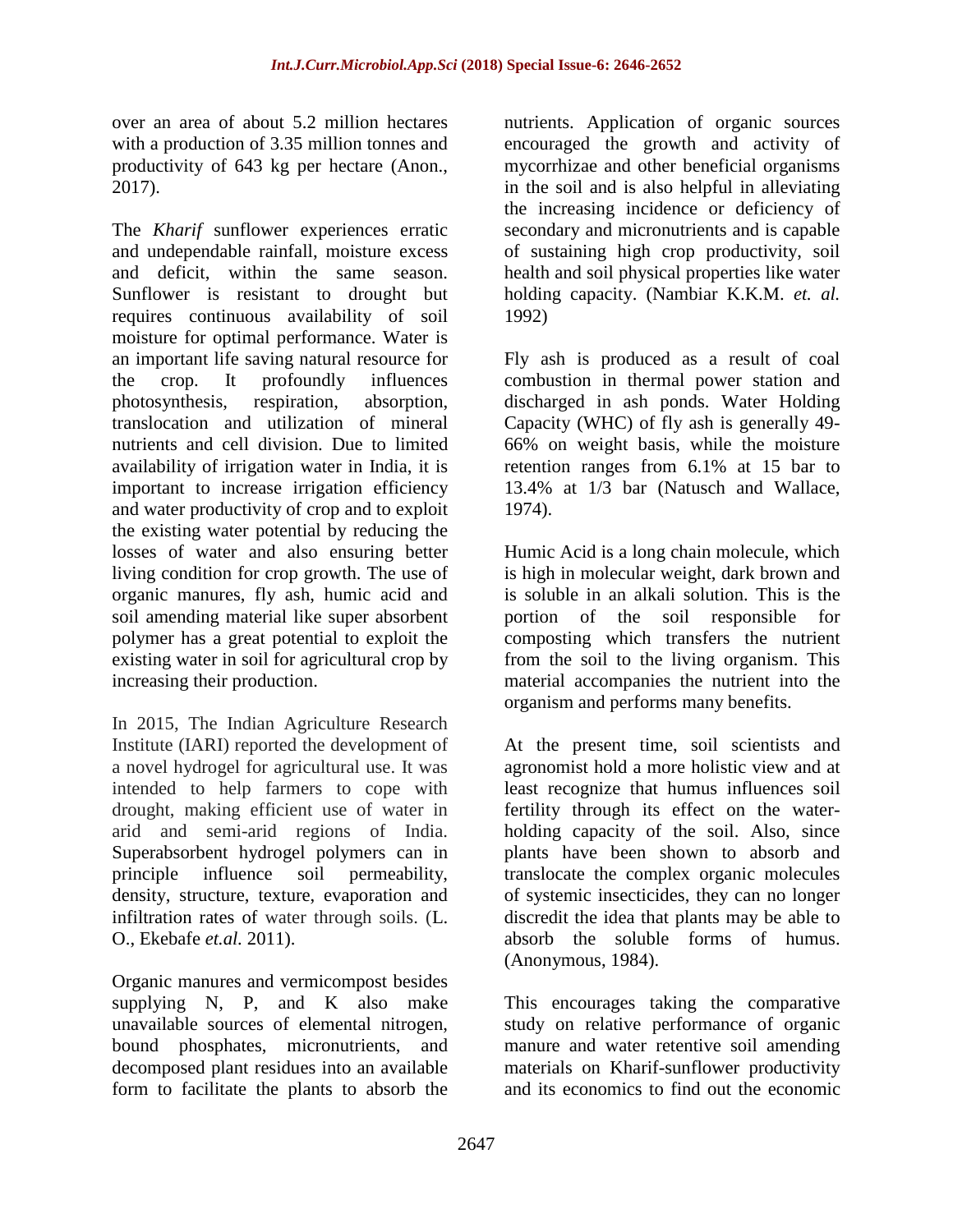feasibility under rainfed condition. **Materials and Methods**

During *kharif* 2014-15, 2015-16 and 2016- 17, a field experiment was conducted on Sunflower at Oilseeds Research Unit, Dr. P. D. K. V, Akola. The treatment consisted of T<sub>1</sub>: RDF (80:60:30), T<sub>2</sub>: RDF + 5t FYM ha<sup>-1</sup> spreading across field,  $T_3$ : RDF + 2.5t FYM ha<sup>-1</sup> in seed furrows, T<sub>4</sub>: RDF + Hydrogel @ 2.5kg ha<sup>-1</sup> in seed furrows,  $T_5$ : RDF + Humic acid @ 2.5 kg ha<sup>-1</sup> in seed furrows,  $T_6$ : RDF + Vermicompost @ 2.5t ha<sup>-1</sup> in seed furrows and  $T_7$ : RDF + Fly ash @ 2.5 t ha<sup>-1</sup> in seed furrows. The treatments were statistically laid down in randomised block design with three replications. The rainfall received during cropping period was 593.1, 645.0 and 832.3 mm with 32, 28 and 45 rainy days during *Kharif* 2014-15, 2015-16 and 2016-17, respectively. Observations were recorded for growth dynamics, yield components and total yield by selecting the representative plants and plots. The oil content of sunflower seed was estimated using the nuclear magnetic resonance (NMR) method (Model Oxford mQA 6005). The economics and incremental cost benefit ratio was calculated on the basis of existing costs of required inputs and prevailing market prices of sunflower.

## **Effect on seed and oil yield**

The three year pooled data on sunflower seed and oil yield (Table 1), revealed that seed yield of Kharif-sunflower was significantly enhanced due to application of different composts and water retentive material over control where only 100 % RDF was applied during 2015-16, 2016-17 and pooled over season. During 2014-15, significantly highest seed yield  $(713 \text{ kg ha}^{-1})$ was obtained with the application of 100% RDF  $(80:60:30 \text{ kg} \text{NPK} \text{ kg} \text{ha}^{-1})$  alone which was strongly followed by treatment of

application of 100% RDF with Vermicompost  $@ 2.5$  t ha<sup>-1</sup> and 100 % RDF + Hydrogel  $\omega$  2.5 kg ha<sup>-1</sup>.

Significantly highest seed yield was gained with the application of 100% RDF with Vermicompost  $\omega$  2.5 t ha<sup>-1</sup> as compare to other treatments, but it was not found statistically superior to treatment  $T_4$  i.e. application of 100 % RDF + Hydrogel  $@$ 2.5 kg ha<sup>-1</sup> and T<sub>5</sub> i.e. application of 100 % RDF + humic acid @ 2.5 kg ha<sup>-1</sup>, during 2<sup>nd</sup> and 3 rd year of study and pooled over season, The application of 100% RDF with Vermicompost @ 2.5 t ha<sup>-1</sup> produced 31.93, 25.74 and 20.85 % more yield over application of 100 % RDF alone, during 2015-16, 2016-17 and pooled over season, respectively. As oil yield is openly related with seed yield, the same trend was observed in oil yield  $kg$  ha<sup>-1</sup>. An increase in seed yield could be because of sufficient availability of water and indirectly nutrients supplied by organic manures or water retentive material to the plant under water stress condition, which in turn lead to better translocation of water, nutrients and photo assimilates and finally better plant development. These findings are in agreement with the findings of Khatik and Dikshit (2001) and Vedpathak M.M. and B.L. Chavan (2016).

## **Economics**

Economics worked out from the emerged data for three years of study and pooled over season presented in table 2, indicated that during first year of study (2014-15), application of 100 % RDF alone gained significantly highest GMR but found at par with the application of 100% RDF with Vermicompost  $@ 2.5 t \text{ ha}^{-1}$ . Whereas, GMR was found significantly higher with the application of 100% RDF with Vermicompost @ 2.5 t ha<sup>-1</sup>, during 2015-16,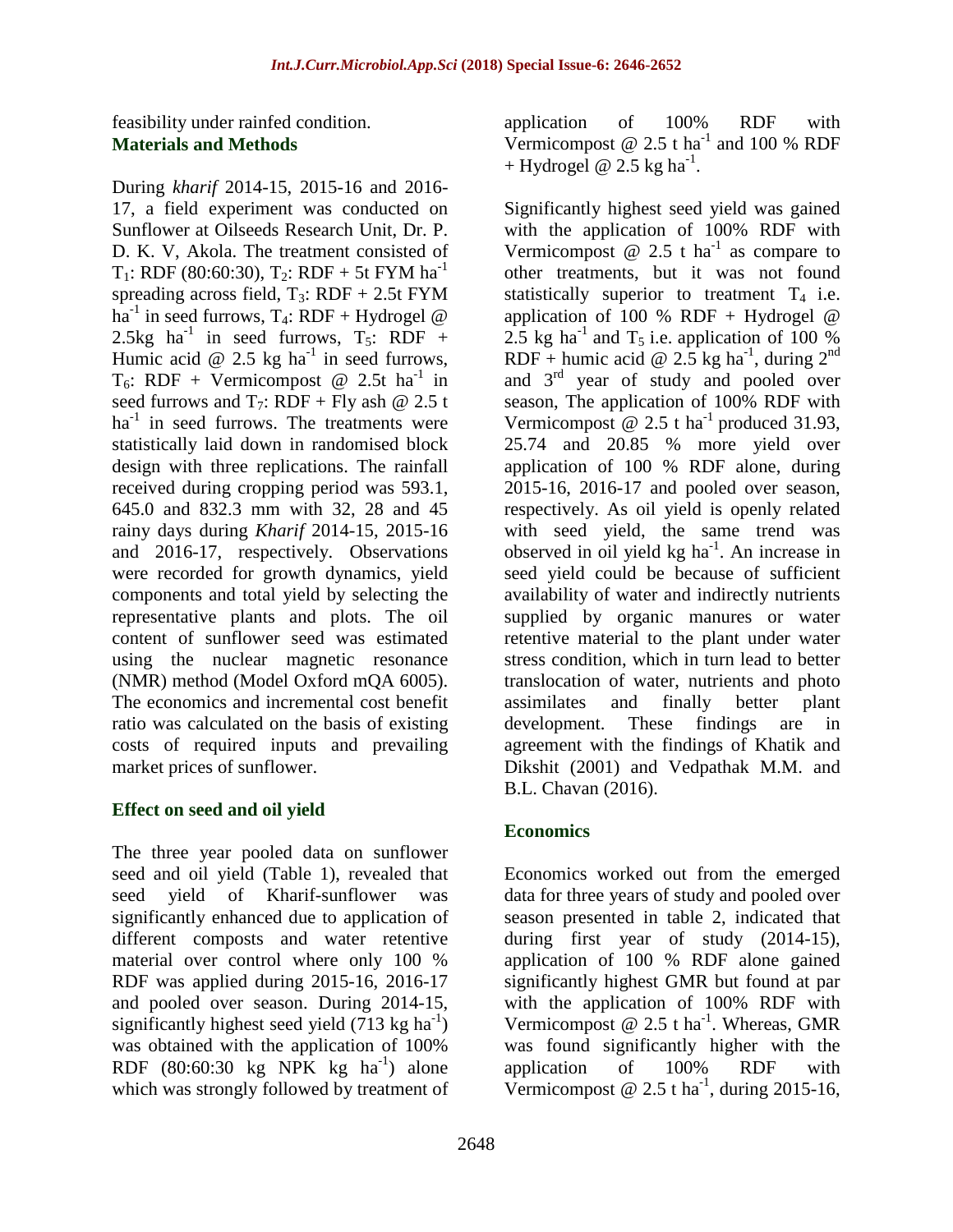2016-17 and pooled over season. But it was found at par with application of 100 % RDF + Hydrogel @ 2.5 kg ha<sup>-1</sup> (T<sub>4</sub>) and 100 % RDF + humic acid  $\omega$  2.5 kg ha-1 (T<sub>5</sub>). The lowest GMR was recorded with 100% RDF alone.

In case of NMR, during 2014-15, significantly higher value was recorded with the application of 100 % RDF over other all treatments. Whereas, during 2015-16, application of 100 % RDF + fly ash  $@ 2.5 t$ ha<sup>-1</sup> recorded significantly highest NMR but it was found at par with treatment  $T_4$  and  $T_5$ .

During last year of study (2016-17) and pooled over season, significantly highest NMR was registered with 100 % RDF + hydrogel  $\omega$  2.5 kg ha<sup>-1</sup> and it was found at

par with  $T_5$ ,  $T_7$  and  $T_1$ . Application of 100% RDF alone registered higher B: C ratio (2.18) followed by application of 100 % RDF + fly ash  $\omega$  2.5 t ha<sup>-1</sup> (2.12).

Data presented in table 3, noted that application of 100 % RDF + Hydrogel  $@$  $2.5$  kg ha<sup>-1</sup> was recorded highest incremental cost benefit ratio (1.81) which was closely followed by application of 100 %  $RDF + fly$ ash  $\omega$  2.5 t ha<sup>-1</sup> (1.69). These types of results might be recorded due to the quantity and unit cost of the inputs utilized in different treatments which ultimately increases the cost of cultivation. These results are in close conformity of the findings of Konthoujam Nandini Devi *et. al*. (2013) in Soybean.

| <b>Treatments</b>                                  | Seed Yield kgha <sup>-1</sup> |         |         |               | Oil Yield kgha <sup>-1</sup> |         |         |               |
|----------------------------------------------------|-------------------------------|---------|---------|---------------|------------------------------|---------|---------|---------------|
|                                                    | $14 - 15$                     | $15-16$ | $16-17$ | <b>Pooled</b> | 14-15                        | $15-16$ | $16-17$ | <b>Pooled</b> |
| $T_1$ : RDF (80:60:30)                             | 713                           | 971     | 1713    | 1132          | 250                          | 302     | 713     | 422           |
| $T_2$ : RDF + 5t FYM ha <sup>-1</sup>              | 628                           | 1082    | 1741    | 1150          | 210                          | 335     | 719     | 421           |
| $T_3$ : RDF + 2.5t FYM ha <sup>-1</sup>            | 614                           | 1141    | 1775    | 1176          | 216                          | 354     | 736     | 435           |
| T <sub>4</sub> : RDF + HG @ 2.5kg ha <sup>-1</sup> | 643                           | 1241    | 2096    | 1326          | 225                          | 381     | 883     | 496           |
| $T_5$ : RDF + HA @ 2.5 kg ha <sup>-1</sup>         | 589                           | 1181    | 1998    | 1256          | 209                          | 367     | 834     | 470           |
| $T_6$ : RDF + VC @ 2.5t ha <sup>-1</sup>           | 670                           | 1281    | 2154    | 1368          | 238                          | 395     | 890     | 507           |
| $T_7$ : RDF + FA @ 2.5 t ha <sup>-1</sup>          | 632                           | 1205    | 1832    | 1223          | 225                          | 372     | 756     | 451           |
| $SE(M)$ ±                                          | 22.29                         | 56.97   | 102.5   | 42.28         | 8.55                         | 17.96   | 41.2    | 15.45         |
| CD @5 $\%$                                         | 70.21                         | 175.55  | 315.8   | 130.27        | 26.36                        | 55.36   | 126.9   | 47.60         |
| CV <sub>0</sub>                                    | 8.16                          | 8.53    | 9.34    | 9.94          | 9.60                         | 8.69    | 9.03    | 9.85          |

# **Table.1** Seed and oil Yield of sunflower as influenced by different treatments (Pooled 2014 - 2017)

**Table.2** Economics of sunflower as influenced by different treatments (Pooled 2014 - 2017)

|                                      | $GMR$ Rs.ha <sup>-1</sup> |               |               |                                      | COC<br>NMR $Rs.ha^{-1}$ |               |               |                     |               |      |
|--------------------------------------|---------------------------|---------------|---------------|--------------------------------------|-------------------------|---------------|---------------|---------------------|---------------|------|
| <b>Treatments</b>                    | 2014<br>$-15$             | 2015<br>$-16$ | 2016<br>$-17$ | <b>Pooled</b>                        | (Rs.<br>$ha^{-1}$       | 2014<br>$-15$ | 2015<br>$-16$ | 2016<br>-17         | <b>Pooled</b> | B:C  |
| $T_1$ : RDF<br>(80:60:30)            |                           |               |               | 21401 32039 51394 34943 16041 5353   |                         |               |               | $15998$ 35353 18902 |               | 2.18 |
| $T_2$ : RDF + 5t<br>$FYM$ ha $^{-1}$ |                           |               |               | 18839 35719 52239 35597 36041 -17209 |                         |               | $-322$        | 16198               | $-444$        | 0.99 |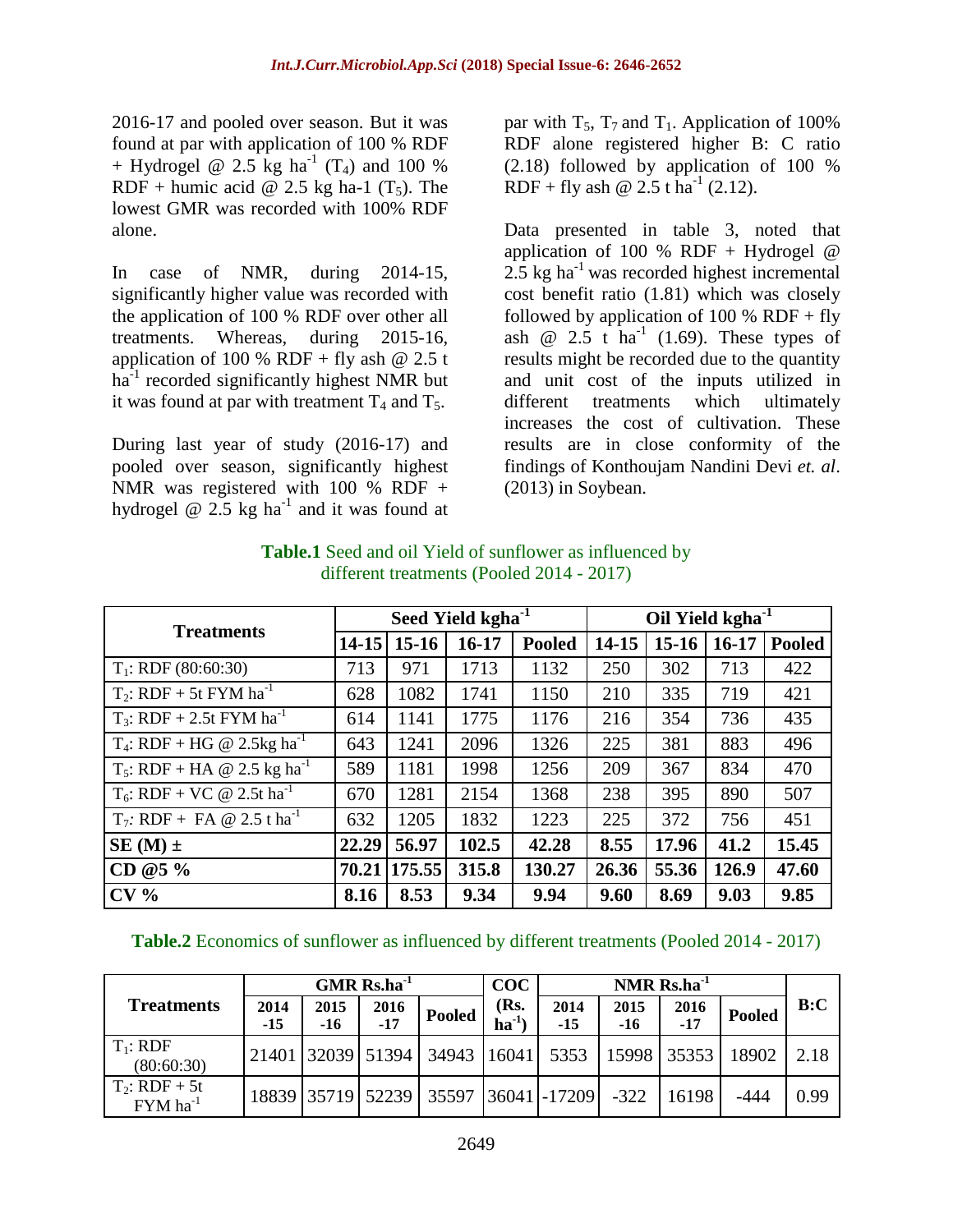| Int.J.Curr.Microbiol.App.Sci (2018) Special Issue-6: 2646-2652 |  |  |
|----------------------------------------------------------------|--|--|
|                                                                |  |  |

| $T_3$ : RDF + 2.5t<br>$FYM$ ha <sup>-1</sup>    | 18419 | 37652 | 53242 | 36436 | 26041 | $-7628$  | 11611 | 27201 | 10395 | 1.40 |
|-------------------------------------------------|-------|-------|-------|-------|-------|----------|-------|-------|-------|------|
| $T_4$ : RDF + Hg @<br>$2.5$ kg ha <sup>-1</sup> | 19287 | 40957 | 62868 | 41035 | 20541 | $-1261$  | 20416 | 42327 | 20494 | 2.00 |
| $T_5$ : RDF + HA @<br>2.5 kg ha <sup>-1</sup>   | 17660 | 38961 | 59949 | 38854 | 19041 | $-1388$  | 19920 | 40908 | 19813 | 2.04 |
| $T_6$ : RDF + VC @<br>2.5t $ha^{-1}$            | 20092 | 42266 | 64608 | 42320 | 33541 | $-13456$ | 8725  | 31067 | 8779  | 1.26 |
| $T_7$ : RDF + FA @<br>2.5 t ha <sup>-1</sup>    | 18952 | 39772 | 54966 | 37894 | 17916 | 1029     | 21856 | 37050 | 19978 | 2.12 |
| $SE(M)$ ±                                       | 683   | 1880  | 3074  | 1304  | --    | 684      | 1880  | 3074  | 1793  |      |
| CD $@5\%$                                       | 2106  | 5793  | 9473  | 4019  | --    | 2106     | 5793  | 9473  | 5524  |      |
| CV <sub>0</sub>                                 | 6.16  | 8.53  | 9.34  | 5.92  | $- -$ | 27.08    | 22.31 | 15.93 | 22.20 |      |

**Table.3** ICBR as influenced by different treatments (Pooled 2014 - 2017)

| <b>Treatments</b>                          | Pooled<br><b>Seed</b><br>Yield<br>$(kg ha-1)$ | Increase<br>yield over<br>control<br>$(kg ha-1)$ | <b>Additional</b><br>income<br>over<br>control<br>$(Rs. ha-1)$ | Cost of<br><b>Treatment</b><br>$(Rs. ha-1)$ | <b>ICBR</b> |
|--------------------------------------------|-----------------------------------------------|--------------------------------------------------|----------------------------------------------------------------|---------------------------------------------|-------------|
| $T_1$ : RDF (80:60:30)                     | 1132                                          |                                                  |                                                                |                                             |             |
| $T_2$ : RDF + 5t FYM ha <sup>-1</sup>      | 1150                                          | 18                                               | 633                                                            | 20000                                       | 0.03        |
| $T_3$ : RDF + 2.5t FYM ha <sup>-1</sup>    | 1176                                          | 44                                               | 1543                                                           | 10000                                       | 0.15        |
| $T_4$ : RDF + Hg @ 2.5kg ha <sup>-1</sup>  | 1326                                          | 194                                              | 6792                                                           | 3750                                        | 1.81        |
| $T_5$ : RDF + HA @ 2.5 kg ha <sup>-1</sup> | 1256                                          | 123                                              | 4319                                                           | 3000                                        | 1.44        |
| $T_6$ : RDF + VC @ 2.5t ha <sup>-1</sup>   | 1368                                          | 236                                              | 8245                                                           | 17500                                       | 0.47        |
| $T_7$ : RDF + FA @ 2.5 t ha <sup>-1</sup>  | 1223                                          | 91                                               | 3170                                                           | 1875                                        | 1.69        |

**Fig.1** Seed yield of Sunflower (kg/ha)

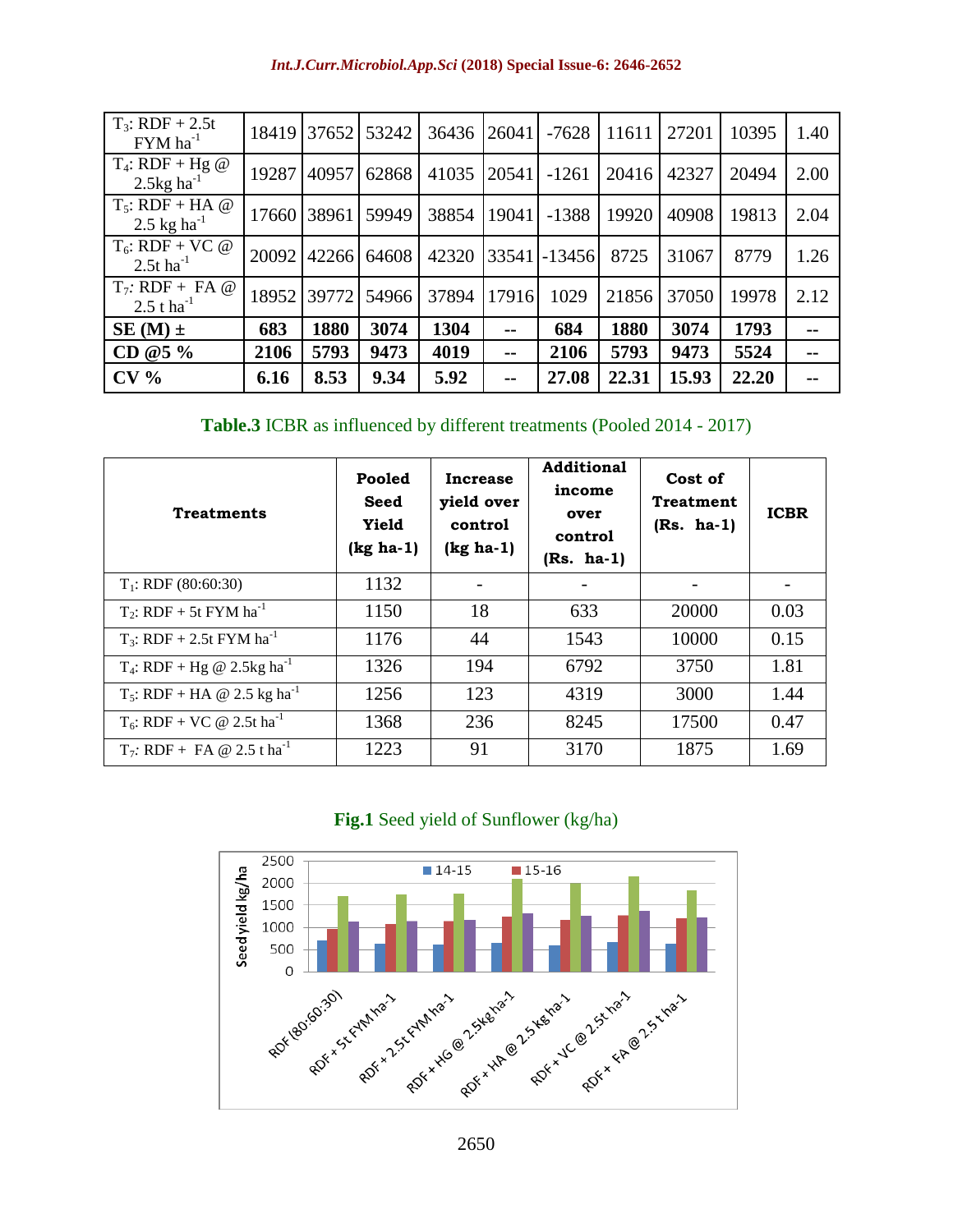

#### **Fig.2** B:C and ICB ratio

#### **Conclusions**

Three years data and pooled results indicated that application of 100 % RDF + Vermicompost  $\omega$  2.5 t ha<sup>-1</sup> (T6) found to be superior in recording significantly higher seed and oil yield of sunflower which was closely followed by application of 100 % RDF + hydrogel  $\omega$  2.5 kg ha<sup>-1</sup>. Gross monetary returns were found superior with the application of  $100\%$  RDF + Vermicompost  $@ 2.5 t h a^{-1}$  which was narrowly followed by application of 100 % RDF + hydrogel  $\omega$  2.5 kg ha<sup>-1</sup>. Whereas, application of 100% RDF + hydrogel  $@ 2.5$  $kg$  ha<sup>-1</sup> recorded significantly higher net monetary returns in pooled analysis. Application of 100% RDF alone registered higher B: C ratio (2.18) followed by application of 100 % RDF + fly ash  $@ 2.5 t$  $ha^{-1}$  (2.12). Application of 100 % RDF + Hydrogel  $\omega$  2.5 kg ha<sup>-1</sup> was recorded highest incremental cost benefit ratio (1.81) which was closely followed by application of 100 % RDF + fly ash @ 2.5 t ha<sup>-1</sup> (1.69).

#### **References**

Anonymous, 1984. Pan American Union.

Dept. of Cultural Affairs. División de Fomento Científico, Pan American Union. Dept. of Scientific Affairs, Organization of American States. Dept. of Scientific Affairs (1984). Ciencia interamericana: Volumes 24– 27

- Anonymous, 2017. Annual Group Meeting Report of AICRP on Sunflower held at CCS Haryana Agricultural University, Hisar during  $20^{th}$  to  $22^{nd}$  April, 2017 pp. 17.
- Khatik S.K. and P.R. Dikshit. 2001. Integrated use of. Organic manures and inorganic Fertilizers on yield, quality, economics and Nutrition of sunflower grown in Haplustert clay soil. *Agric.* Sci. *Digest.* 21 (2): 87-90.
- Konthoujam Nandini Devi, Tensubam Basanta Singh, Herojit Singh Athokpam, Naorem Brajendra Singh and Diana Shamurailatpam. 2013. Influence of inorganic, biological and organic manures on nodulation and yield of soybean (Glycine max Merril L.) and soil properties. Australian Journal of crop science 7(9):1407- 1415.